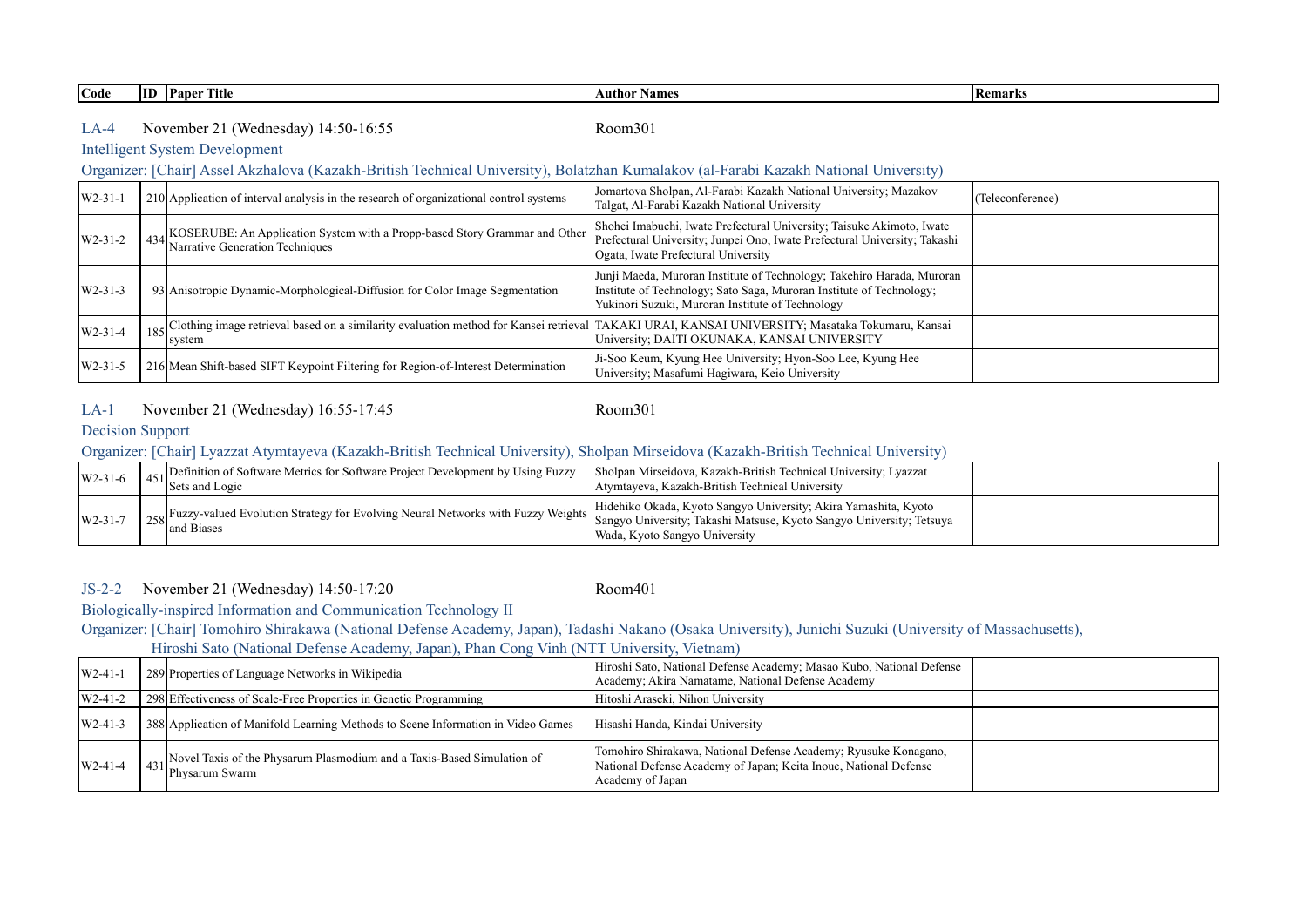| $W2-41-5$ | 460 Model-Driven Integration for a Service Placement Optimizer in a Sustainable Cloud Massachusetts; Municerity of Massachusetts; Dung Phan, University of detail of Clouds<br>Massachusetts; Massachusetts; Massachusetts; Massa | Junichi Suzuki, University of Massachusetts; Dung Phan, University of<br><b>OGIS</b> International, Inc.; Katsuva Oba, OGIS International, Inc. |  |
|-----------|-----------------------------------------------------------------------------------------------------------------------------------------------------------------------------------------------------------------------------------|-------------------------------------------------------------------------------------------------------------------------------------------------|--|
| $W2-41-6$ | 501 Pilot Navigation Model for Foraging Ants                                                                                                                                                                                      | Yukio Gunji, Kobe University, Tomoko Sakiyama, Kobe University                                                                                  |  |

# G-5 Room402 November 21 (Wednesday) 14:50-17:45

# Brain Inspired Systems

# Organizer: [Chair] Tetsuo Furukawa (Kyushu Institute of Technology), Hiroaki Wagatsuma (Kyushu Institute of Technology)

| W <sub>2</sub> -42-1 | 354 Research on Multi-System Learning Theory: A Case Study of Brain-Inspired System<br>Research                                                            | Tetsuo Furukawa, Kyushu Institute of Technology; Kiyohisa Natsume,<br>Kyushu Institute of Technology; Takashi Ohkubo, CALACULU Inc                                                                                    |  |
|----------------------|------------------------------------------------------------------------------------------------------------------------------------------------------------|-----------------------------------------------------------------------------------------------------------------------------------------------------------------------------------------------------------------------|--|
| W2-42-2              | 208 Frequency-Input-Timescale Relations in Two-dimensional Hindmarsh-Rose Model                                                                            | Yasuomi Sato, Kyushu Institute of Technology                                                                                                                                                                          |  |
| $W2-42-3$            | 323 Diverse background activities hidden in power-law spontaneous activity of<br>hippocampal CA3 slice culture                                             | Toshikazu Samura, Tamagawa University; Yasuomi Sato, Kyushu Institute<br>of Technology; Yuji Ikegaya, The University of Tokyo; Hatsuo Hayashi,<br>Kyushu Institute of Technology; Takeshi Aihara, Tamagawa University |  |
| W2-42-4              | 359 Collaborative software platform for Computational brain research based on<br>OpenRTM                                                                   | Shunji Satoh, University of Electro-Communications; Taihei Kitagawa,<br>University of Electro-Communications; Kazuki Urabe, University of<br>Electro-Communications                                                   |  |
| W <sub>2</sub> -42-5 | 382 A Kinetic Model of Failure Occurrences in a Chain Reaction and Analysis by Using<br>Bernstein Polynomials and the Brownian Motion with Some Relativity | Hiroaki Wagatsuma, Kyushu Institute of Technology                                                                                                                                                                     |  |
| $W2-42-6$            | 399 Multi-scale Perception Model for Visual Illusion on Hybrid Image.                                                                                      | Takeshi Fukutomi, Kyushu Institute of Technology; Yasuomi Sato, Kyushu<br>Institute of Technology; Hiroyuki Miyamoto, Kyushu Institute of<br>Technology                                                               |  |
| W2-42-7              | 92 Internal Representation of Sensory Information for Training Autonomous Robot                                                                            | Pitoyo Hartono, Chukyo University; Thomas Trappenberg, Dalhousie<br>University                                                                                                                                        |  |

### HS-1-1 Room403 November 21 (Wednesday) 14:50-17:45

Data Analysis and Decision Making with Stochasitc and Soft Computing Techniques I Organizer: [Chair] Hideki Katagiri (Hiroshima University), Takashi Hasuike (Osaka University)

| $W2-43-1$ | <sub>23</sub> A Hybrid Algorithm Based on Tabu Search and Immune Algorithm for k-Cardinality   Qingqiang Guo, Hiroshima University; Hideki Katagiri, Hiroshima<br><sup>13</sup> Tree Problems | University                                                                                                                                                           |  |
|-----------|-----------------------------------------------------------------------------------------------------------------------------------------------------------------------------------------------|----------------------------------------------------------------------------------------------------------------------------------------------------------------------|--|
| $W2-43-2$ | . Improvement for Action Strategy Learning in Classification Task using Classification<br>$41$ Probalilities                                                                                  | Chyon Hae Kim, Honda Research Institute Japan; Shota Yamazaki, Waseda<br>University; Hiroshi Tsujino, Honda Research Institute; Shigeki Sugano,<br>Waseda University |  |
| $W2-43-3$ | 69 Descriptive Decision-making of Lung Cancer Treatment Using a DM Model with<br>Dempster-Shafer Theory and Prospect Theory                                                                   | Elhum Nusrat, Nagaoka University of Technology; Koichi Yamada,<br>Nagaoka University of Technology                                                                   |  |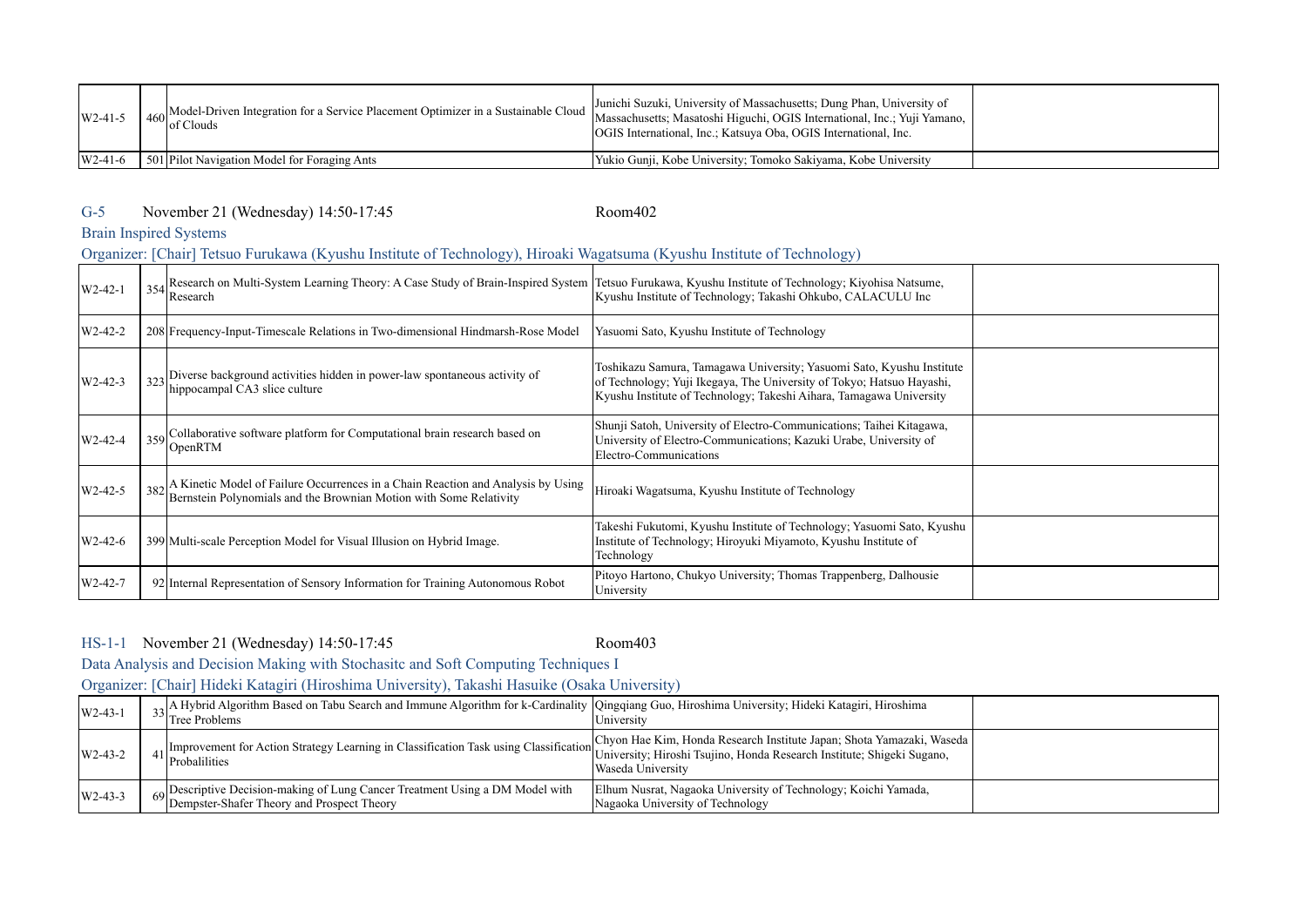| $W2-43-4$ | 74 Neuro-Fuzzy Based Multi-Step-Ahead Prediction                                                                                                                           | Chih-Feng Liu, National Sun Yat-Sen University; Chia Ching Wei, National<br>Sun Yat-Sen University; Lee Shie-Jue, National Sun Yat-Sen University               |  |
|-----------|----------------------------------------------------------------------------------------------------------------------------------------------------------------------------|-----------------------------------------------------------------------------------------------------------------------------------------------------------------|--|
| $W2-43-5$ | 75 A Stackelberg Location on a Network with Fuzzy Random Demand Quantities using Takeshi Uno, The University of Tokushima; Hideki Katagiri, Hiroshima<br>Necessity Measure | University; Kosuke Kato, Hiroshima Institute of Technology                                                                                                      |  |
| $W2-43-6$ | 125 Abductive Inference in Bayesian Belief Networks Using Swarm Intelligence                                                                                               | Karthik Ganesan Pillai, Montana State University; John Sheppard, Montana (Teleconference)<br><b>State University</b>                                            |  |
| $W2-43-7$ | $\frac{1}{518}$ Richness Evaluation of Blogs on Its Topics Using a Generative Model and<br>Probabilistic Analysis                                                          | Jinhee Park, Sungkyunkwan University; Jaedong LEE, Sungkyunkwan<br>University; Hye-Wuk Jung, Sungkyunkwan University; Jee-Hyong Lee,<br>Sungkyunkwan University |  |

G-12 Room404 November 21 (Wednesday) 14:50-17:45

Intelligent Interaction and Visualization

Organizer: [Chair] Yasufumi Takama (Tokyo Metropolitan University), Takashi Onoda (Central Research Institute of Electric Power Industry),

|                      | $\mathcal{O}$                                                                                                                |                                                                                                                                                                                                                                             |  |
|----------------------|------------------------------------------------------------------------------------------------------------------------------|---------------------------------------------------------------------------------------------------------------------------------------------------------------------------------------------------------------------------------------------|--|
| W <sub>2</sub> -44-1 | 236 Independence based Clustering                                                                                            | Takahiro Nishigaki, Tokyo institute of Technology; Takashi Onoda, Central<br>Research Institute of Electric Power Industry                                                                                                                  |  |
| $W2-44-2$            | 257 Analysis of Online Reviews for Evaluating Informative Reviews                                                            | Zhongjie Mao, Tokyo Metropolitan University; Shunichi Hattori, Tokyo<br>Metropolitan University; Yasufumi Takama, Tokyo Metropolitan University                                                                                             |  |
| W2-44-3              | 269 User State Identification through Desktop Interaction                                                                    | Takahisa TANI, The Graduate University for Advanced Studies; Seiji<br>YAMADA, National Institute of Informatics                                                                                                                             |  |
| W2-44-4              | 284 Active Sampling for Constrained Clustering                                                                               | Masayuki Okabe, Toyohashi University of Technology; Seiji YAMADA,<br>National Institute of Informatics                                                                                                                                      |  |
| W2-44-5              | 397 Discussion of the crossover method of interactive Genetic Algorithm for extracting<br>multiple peaks on Kansei landscape | Misato Tanaka, Doshisha University; Tomoyuki Hiroyasu, Doshisha<br>University, Mitsunori Miki, Doshisha University, Masato Yoshimi,<br>Doshisha University; Yasunari Sasaki, Doshisha University; Hisatake<br>Yokouchi, Doshisha University |  |
| $W2-44-6$            | 414 A elderly people assistant system applying user model with robots and Smartphone                                         | YIHSIN HO, Tokyo Metropolitan University; Jiguo Zhen, Tokyo<br>Metropolitan University; Eri Sato-Shimokawara, Tokyo Metropolitan<br>University; Toru Yamaguchi, Tokyo Metropolitan University                                               |  |
| W2-44-7              | Situation-Oriented Clustering of Sightseeing Spot Images Using Visual and Tag<br>496<br>Information                          | Chia-Huang Chen, Tokyo Metropolitan University; Yasufumi Takama,<br>Tokyo Metropolitan University                                                                                                                                           |  |

Seiji Yamada (National Institute of Informatics)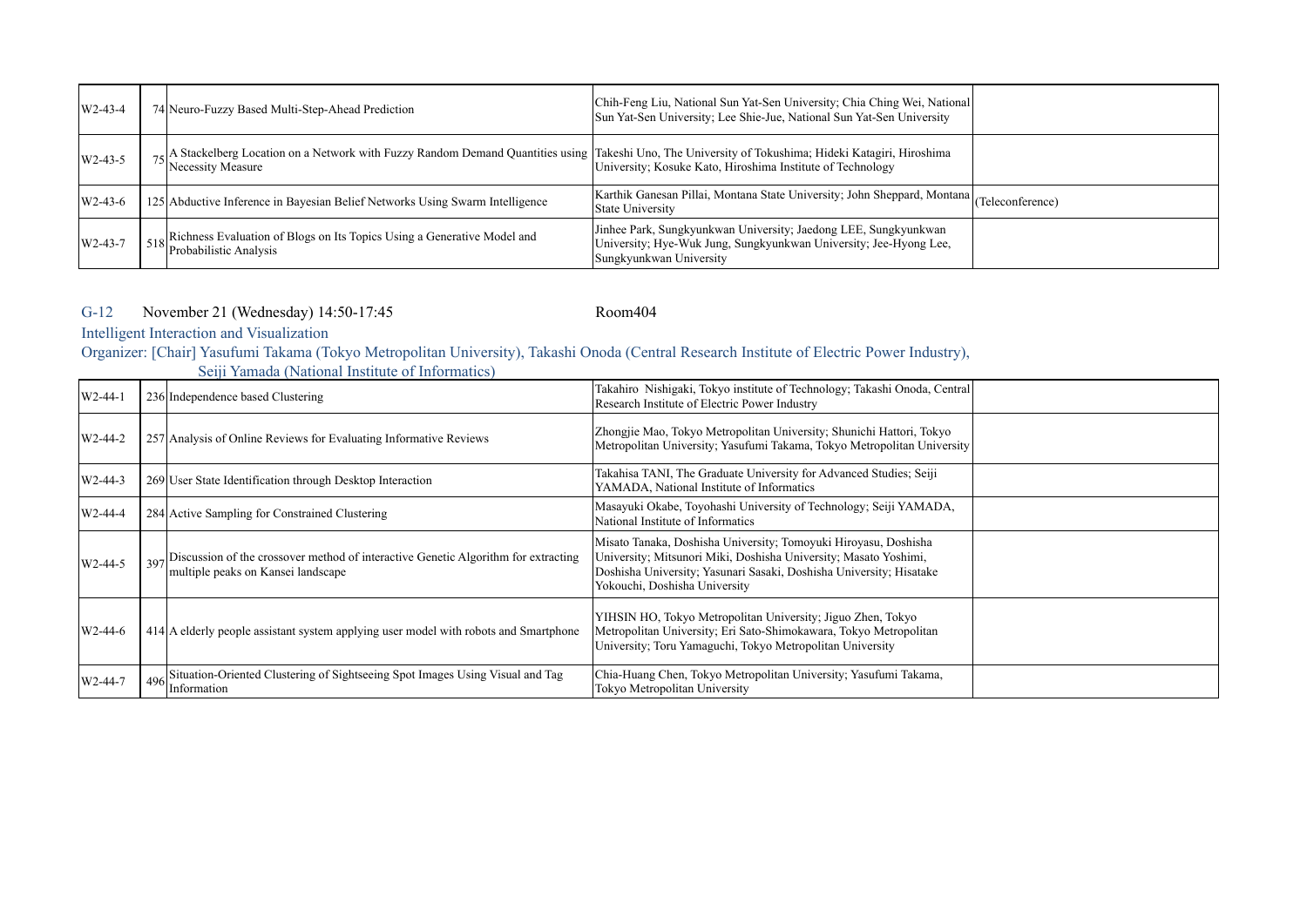### KK-1 Room405 November 21 (Wednesday) 14:50-16:30

Computational Intelligence and Its Application to Image Processing

Organizer: [Chair] Yen-Wei Chen (Ritsumeikan University), Tomoko Tateyama (Ritsumeikan University)

| $W2-45-1$ | 341 An Extraction Method of Solid Line Graph Elements in Mathematical Graphs for<br>Automating Translation of Tactile Graphics   | Jianjun Chen, Toyama Prefectural University; Noboru Takagi, Toyama<br>Prefectural University; Ryoji Nagaya, Toyama Prefectural University                                                                                                                                                                                                                                                                                                                                                    |  |
|-----------|----------------------------------------------------------------------------------------------------------------------------------|----------------------------------------------------------------------------------------------------------------------------------------------------------------------------------------------------------------------------------------------------------------------------------------------------------------------------------------------------------------------------------------------------------------------------------------------------------------------------------------------|--|
| $W2-45-2$ | 492 Efficient Shape Representation and Statistical Shape Modeling of the Liver Using<br>Spherical Harmonic Functions (SPHARM)    | Tomoko Tateyama, Ritsumeikan University; Megumi Okegawa,<br>Ritsumeikan University; Mei Uetani, Ritsumeikan University; Hidetoshi<br>Tanaka, Ritsumeikan University; Shinya Kohara, Ritsumeikan University;<br>Shuzo Kanasaki, Takeda Hospital; Shigetaka Sato, Shiga University of<br>Medical Science; Makoto Wakamiya, Shiga University of Medical Science;<br>Akira Furukawa, Tokyo Metropolitan University; Xianhua Han,<br>Ritsumeikan University; Yen-wei Chen, Ritsumeikan University |  |
| $W2-45-3$ | 483 Classification and Numbering on Posterior Dental Radiography using Support Vector<br>Machine with Mesiodistal Neck Detection | Agus Arifin, Institut Teknologi Sepuluh Nopember; Anny Yuniarti, Institut<br>Teknologi Sepuluh Nopember; Wijayanti Khotimah, Institut Teknologi<br>Sepuluh Nopember; Ahmad Hadi, Institut Teknologi Sepuluh Nopember;<br>Arya Wijaya, Institut Teknologi Sepuluh Nopember; Eha Astuti, Airlangga<br>University                                                                                                                                                                               |  |
| W2-45-4   | $489$ An Artifact Reduction Method of the Penumbral Images by using Kernel Principal<br>Component Analysis                       | Shinya Nozaki, University of the Ryukyus                                                                                                                                                                                                                                                                                                                                                                                                                                                     |  |

### KK-2 Room405 November 21 (Wednesday) 16:30-17:45

Disaster Mitigation

# Organizer: [Chair] Yoshio Nakatani (Ritsumeikan University)

| $W2-45-5$ | <sup>1</sup> 182 Evaluation of a Support System for Large Area Tourist Evacuation Guidance: Kyoto Seiki Kinugasa, Ritsumeikan University; Tomoko Izumi, Ritsumeikan 182 Simulation Results |                                                                                                                                                                                                                                                     |  |
|-----------|--------------------------------------------------------------------------------------------------------------------------------------------------------------------------------------------|-----------------------------------------------------------------------------------------------------------------------------------------------------------------------------------------------------------------------------------------------------|--|
| $W2-45-6$ | 316 A Study of Flexibility in Designing the Information Delivery System for Deaf<br>People at a Larger Disaster                                                                            | ATSUSHI ITO, KDDI R&D Laboratories; TAKAO YABE, Tokyo<br>Metropolitan Hiroo Hospital; YU WATANABE, Utsunomiya University;<br>MASAHIRO FUJII, Utsunomiya University; YOSHIAKI KAKUDA,<br>Hiroshima City University; YUKO HIRAMATSU, KDDI Evolva Inc. |  |
| $W2-45-7$ | 356 Rumor detection on twitter                                                                                                                                                             | Tetsuro Takahashi, Fujitsu Laboratories LTD.; Nobuyuki Igata, Fujitsu<br>Laboratories LTD.                                                                                                                                                          |  |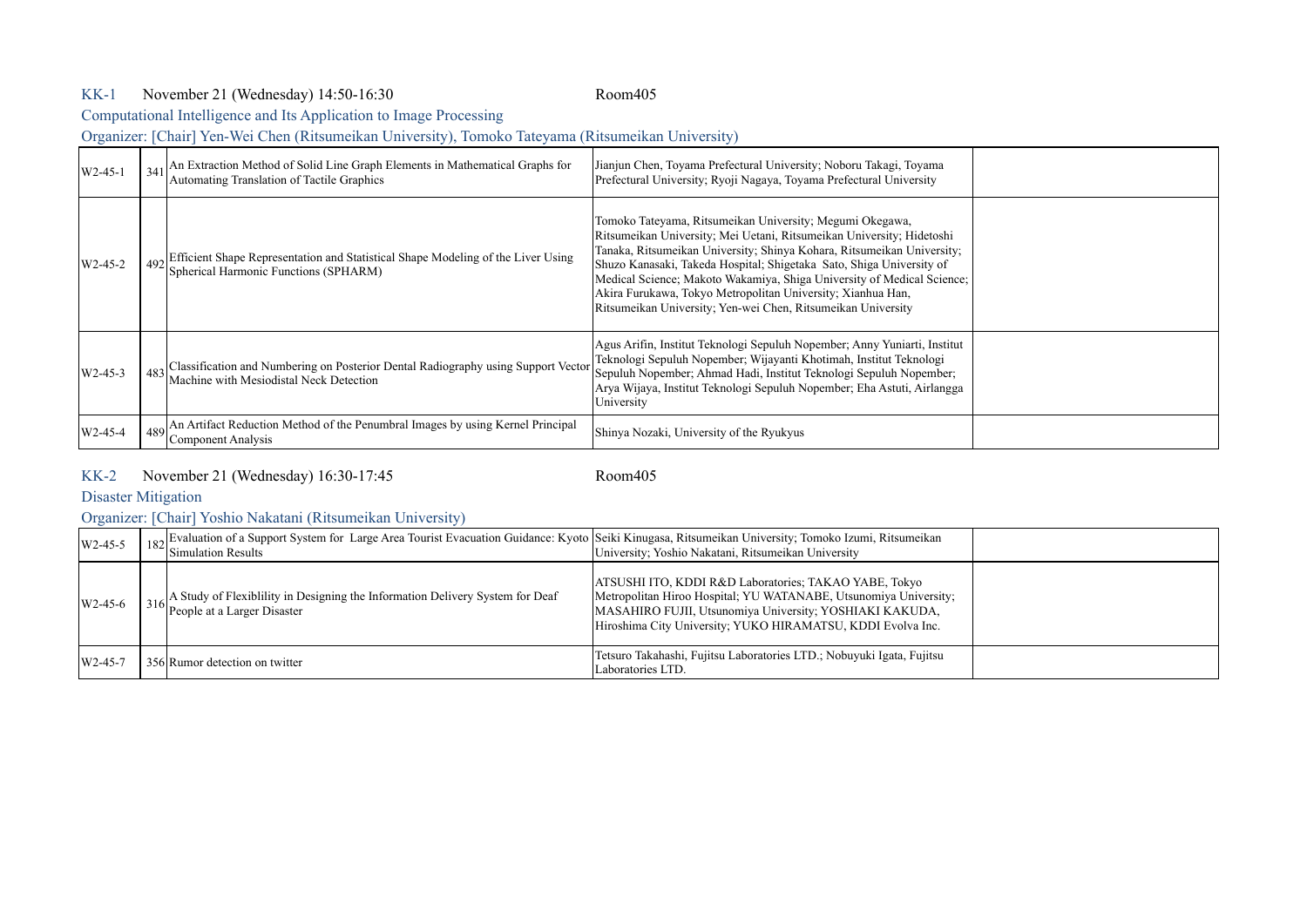## HW-1 Room406 November 21 (Wednesday) 14:50-17:45

# Self-Organizing Maps

Organizer: [Chair] Hiroshi Wakuya (Saga University)

| $W2-46-1$            | 23 The Classification of the Chain-Link and Other Data by Spherical SOM                                                                  | Heizo Tokutaka, SOM Japan; Masaaki Ohkita, SOM Japan Inc.; Makoto<br>Ohki, Tottori University; Matashige Oyabu, Kanazawa Institute of<br>Technology; KIKUO FUJIMURA, TOTTORI UNIVERSITY |  |
|----------------------|------------------------------------------------------------------------------------------------------------------------------------------|-----------------------------------------------------------------------------------------------------------------------------------------------------------------------------------------|--|
| W <sub>2</sub> -46-2 | 173 Determination of Parameters of Fuzzy Control System in Temperature Controller by<br>using SOM and Effect on Disturbance              | Nobuo Matsuda, Oshima National College of Maritime Technology; Heizo<br>Tokutaka, SOM JAPAN Co.Ltd.; Fumiaki Tajima, Yokohama National<br>University                                    |  |
| $W2-46-3$            | 187 Development of Sound Source Estimation Techniques using Binaural Sound \\ - The<br>concept of approaching vehicle detection system - | KIKUO FUJIMURA, TOTTORI UNIVERSITY, Ken Nishioka, Tottori<br>University; Shigang Li, Tottori University; Isao Nakanishi, Tottori<br>University; Kazuya Saitoh, Tottori University       |  |
| W <sub>2</sub> -46-4 | 349 Determination of the Appropriate Thresholds for Memory Retrieval of Reversi from<br><b>SOM</b>                                       | Yuuki Kakizoe, Nishinippon Institute of Technology; Keiji Kamei,<br>Nishinippon Institute of Technology                                                                                 |  |
| $W2-46-5$            | 381 Fragmentization of Distance Measure for Pattern Generation by a Self-Organizing<br>Map                                               | Hiroshi Wakuya, Saga University; Eishi Takahama, Saga University;<br>Hideaki Itoh, Saga University; Hisao Fukumoto, Saga University; Tatsuya<br>Furukawa, Saga University               |  |
| W2-46-6              | A Distance-Weighed Pearson Correlation Coefficient Based Self-Organizing<br>Networks for Image Classification                            | Amr Al Khuffash, University of Manchester                                                                                                                                               |  |
| W <sub>2</sub> -46-7 | 490 Improvement of SOM visual stability by adjusting feature maps and sorting of<br>leaning data                                         | Shinji Momoi, Ryukoku University; Tsutomu Miyoshi, Ryukoku University                                                                                                                   |  |

### MM-2 Room504 November 21 (Wednesday) 14:50-17:45

Onomatopoeias and Sound Symbolism

Organizer: [Chair] Takanori Komatsu (Shinshu University), Satoshi Nakamura (Kyoto University)

| $W2-54-1$ | 80 MOYA-MOYA Drawing: Proposing a drawing tool system which can utilize users'<br>expressed onomatopoeias as an drawing effect | Takanori Komatsu, Shinshu University; Hiroki Terashima, Shinshu<br>University                                                                                                                     |  |
|-----------|--------------------------------------------------------------------------------------------------------------------------------|---------------------------------------------------------------------------------------------------------------------------------------------------------------------------------------------------|--|
| $W2-54-2$ | 112 An Operation Plane Using a Neural Network for Intuitive Generation of Robot<br>Motion                                      | Junki Ito, Chukyo University; Masayoshi Kanoh, Chukyo University;<br>Reona Arisawa, Chukyo University; Tsuyoshi Nakamura, Nagoya Institute<br>of Technology; Takanori Komatsu, Shinshu University |  |
| $W2-54-3$ | 311 Discovering Pattern of Onomatopoeia Used in Food Reviews                                                                   | Ayumi Kato, The University of Tokyo; Yusuke Fukazawa, The University<br>of Tokyo; Taketoshi Mori, The University of Tokyo                                                                         |  |
| $W2-54-4$ | 329 System Construction Supporting Communication with Foreign Doctors Using<br>Onomatopoeia Expressing Pains                   | Yuya Ueda, The University of Electro-Communications; Yuichiro Shimizu,<br>The University of Electro-Communications; Maki Sakamoto, The<br>University of Electro-Communications                    |  |
| $W2-54-5$ | 334 Image Evaluation System Based on The Sound Symbolism of Brand Names                                                        | Ryuichi Doizaki, The University of Electro-Communications; Yuichiro<br>Shimizu, The University of Electro-Communications; Maki Sakamoto, The<br>University of Electro-Communications              |  |